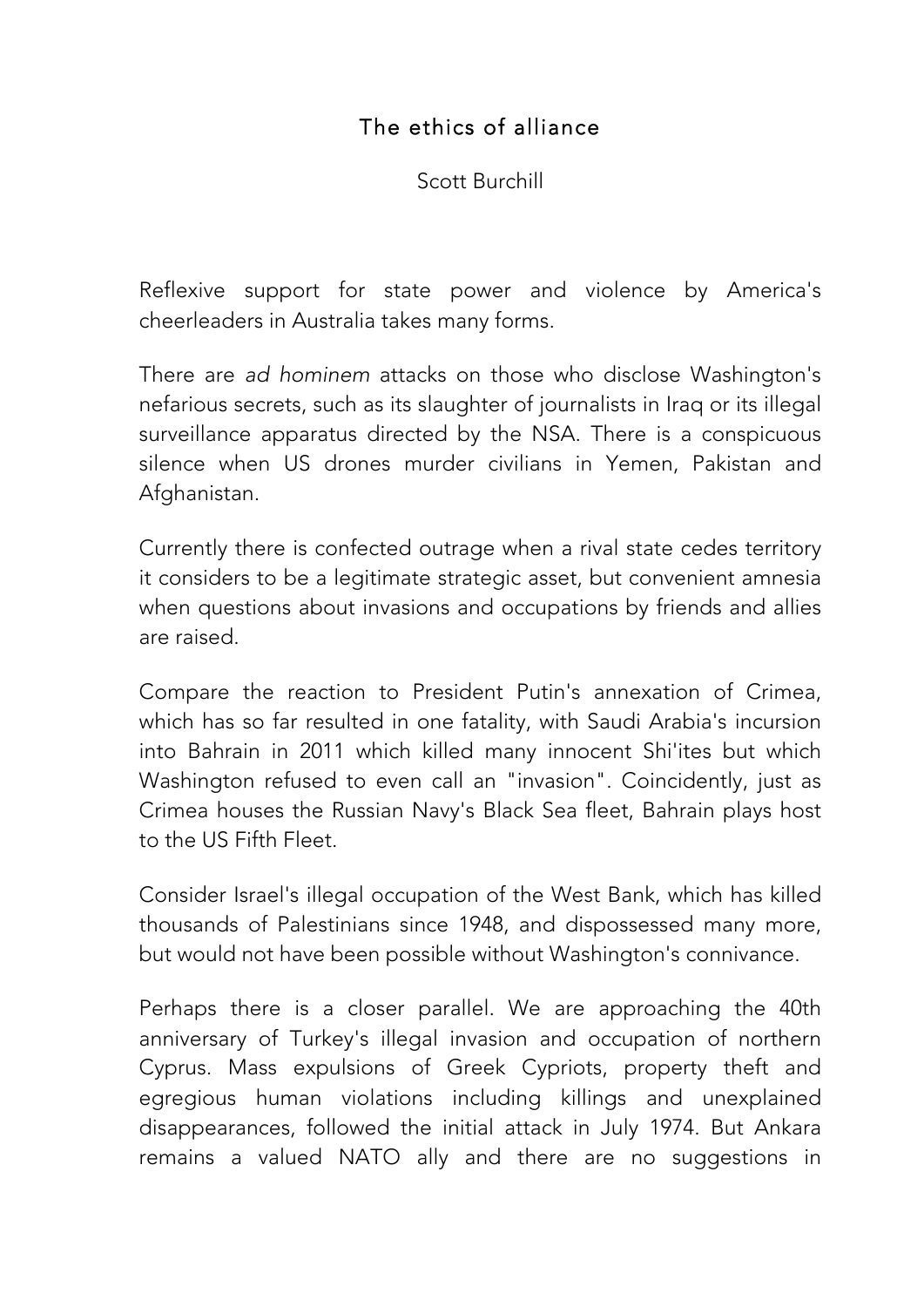Washington or Canberra that economic sanctions be imposed on Prime Minister Erdoğan, his business cronies or predecessors. Some invasions and land grabs, such as Indonesia's 24 year occupation of East Timor which Canberra and Washington enabled, are just fine with us.

Hypocrisy, double standards and selective outrage dominates foreign affairs commentary. Amongst the current avalanche of hysterical Putin bashing in the Western media one fact is always omitted. The US is the most promiscuous interventionary state in the world, with mass slaughters in Afghanistan and Iraq being only the most recent examples of its addiction to military violence. In both these cases Australia was an enthusiastic accomplice.

To those infatuated by power, however, these actions - for which apologies are never issued nor reparations paid - are not crimes, merely "wrong-headed and foolhardy" because Washington's impact on the world is "benign" (Michael Fullilove) and it remains an "overwhelming force for good in the world" (Greg Sheridan, Kevin Rudd). Just ask the Vietnamese.

Perhaps the strangest claim by American boosters in Australia is that Washington is unfairly singled out for criticism by "the left" and thugs like Putin get off lightly. According to a former Liberal Party staffer, "It's interesting how little the green-left in Australia has said about Russia's conquest of Crimea which, under international law, is part of Ukraine. Had the United States done it, I think the green-left would have gone berserk." (Gerard Henderson ). Actually, the alleged silence of "the left" is neither interesting nor surprising.

Despite its own significant responsibility for what has happened in Ukraine, there is no obsession with Washington's crimes in the Australian media or across the broader political class. But there should be one.

There is no alliance between Australia and Russia. We don't have intelligence sharing agreements with Moscow. There are no